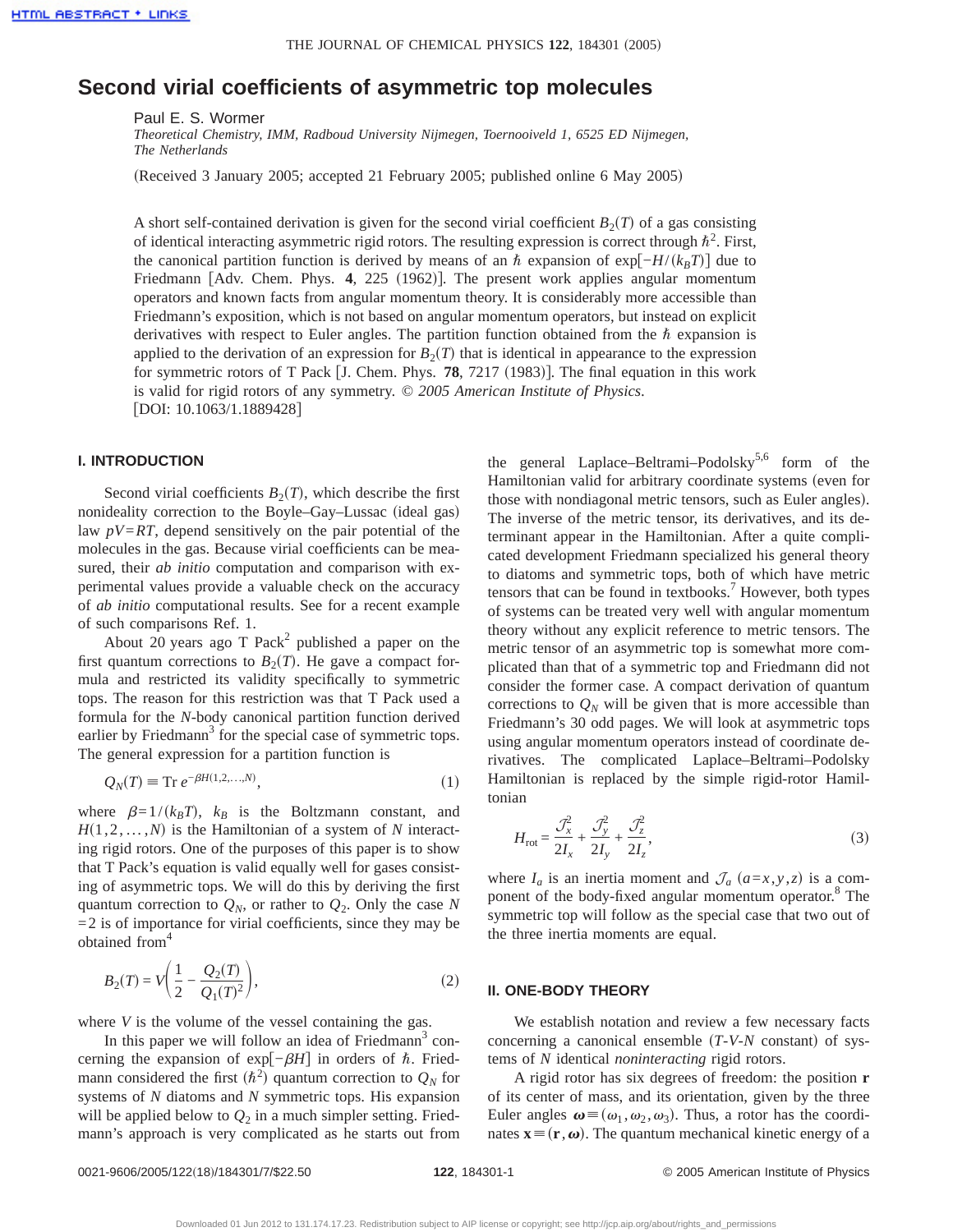rotor is a sum of a translational part  $H$ <sub>tr</sub>=**p**·**p**/(2*M*), with *M* the mass of the rotor, and a rotational part  $H_{\text{rot}}$  [Eq. (3)]. The one-body partition function factorizes

$$
Q_1 = \mathrm{Tr}(e^{-\beta H_{\text{tr}}}) \mathrm{Tr}(e^{-\beta H_{\text{rot}}}) \equiv Q_1^{\text{tr}} Q_1^{\text{rot}}.
$$

The operator  $p_a \equiv -i\hbar \partial/\partial r_a$  ( $a = x, y, z$ ) is Hermitian. By partial integration this can be proved, provided the resulting surface integrals vanish, which we assume to be the case. The angular momentum operators  $\mathcal{J}_x$ ,  $\mathcal{J}_y$ , and  $\mathcal{J}_z$  are Hermitian since they act on periodic functions of the Euler angles. Note that while  $[p_a, p_b] = 0$   $(a, b = x, y, z)$ , the body-fixed operators  $\mathcal{J}_a$  satisfy the well-known<sup>8</sup> anomalous commutation relations.

Let us consider first the necessary translational equations. The one-body partition function computed in the **r** representation is the integral over the diagonal element (Slater sum):

$$
Q_1^{\text{tr}} = \int_V d\mathbf{r} W_1^{\text{tr}}(\mathbf{r}) \quad \text{with } W_1^{\text{tr}}(\mathbf{r}) = \langle \mathbf{r} | e^{-\beta H_{\text{tr}}} | \mathbf{r} \rangle. \tag{4}
$$

We assume on the one hand that the operators **r** and **p** have a continuous spectrum, while on the other we assume that *V* is finite. In the final result *V* will drop out and we then take the limit of infinite *V*. As is well-known,  $\theta$  the Slater sum is independent of **r** and is related to de Broglie thermal length  $\Lambda$  by

$$
W_1^{\text{tr}} = \Lambda^{-3} \equiv \left(\frac{2\pi Mk_B T}{h^2}\right)^{3/2},\tag{5}
$$

so that  $Q_1^{\text{tr}}=V\Lambda^{-3}$ .

In the following section we will meet the expression  $\langle \mathbf{r} | p_a p_b \exp(-\beta H_{tr}) | \mathbf{r} \rangle$  bilinear in the momenta  $(a, b = x, y, z)$ and a similar expression linear in  $p_a$ . Temporarily widening our view somewhat, we introduce the homogeneous polynomial  $P(p_x, p_y, p_z)$  and consider

$$
\langle \mathbf{r} | P(p_x, p_y, p_z) e^{-\beta H_{\text{tr}}} | \mathbf{r} \rangle. \tag{6}
$$

If *P* is of odd order, this expectation value vanishes. Indeed, the  $p_a$ 's commute mutually so that the total operator in Eq.  $(6)$  is Hermitian and the expectation value is real. Further, the operator is antisymmetric under time reversal if  $P(p_x, p_y, p_z)$  is of odd order, so that its expectation value over a state that is even or odd under time-reversal symmetry is purely imaginary. In total the expectation value vanishes for odd-order *P*. Using the resolution of the identity in the **p** representation and  $\langle \mathbf{r} | \mathbf{p} \rangle = h^{-3/2} \exp(i\mathbf{r} \cdot \mathbf{p})$ , so that  $\langle \mathbf{r} | \mathbf{p} \rangle \langle \mathbf{p} | \mathbf{r} \rangle = h^{-3}$ , we find by simple integration,

$$
\frac{1}{2M}\langle \mathbf{r} | p_a p_b e^{-\beta H_{\text{tr}}} | \mathbf{r} \rangle = \delta_{ab} \frac{k_B T}{2} \Lambda^{-3} = \delta_{ab} \frac{k_B T}{2} \frac{Q^{\text{tr}}}{V},\tag{7}
$$

where the Kronecker  $\delta$  is due to reflection symmetry in **p** space. Since the translational matrix element is independent of  $a=x, y, z$ , we find here the equipartition of energy over the three translation degrees of freedom. The statistical averages of the energies of the three translational modes add up to the total translational energy  $\frac{3}{2}k_BT$ .

We now turn to the required rotational equations. An asymmetric top wave function and its eigenvalue are obtained by diagonalizing  $H_{\text{rot}}$  on the space spanned by the elements (symmetric top eigenfunctions<sup>10</sup>) in row *M* of the complex conjugate of a Wigner  $D$  matrix.<sup>11</sup> The result is independent of *M*. That is, the eigenfunctions belonging to the  $(2J+1)$ -degenerate energy  $E_{J\tau}$  are

$$
\langle \boldsymbol{\omega} | J M \boldsymbol{\tau} \rangle = \sqrt{\frac{2J+1}{8\pi^2}} \sum_{K=-J}^{J} c_{K\boldsymbol{\tau}} D^J_{MK}(\boldsymbol{\omega})^*, \quad M = -J, \ldots, J,
$$

where  $D_{MK}^{J}(\boldsymbol{\omega})^*$  is a symmetric top eigenfunction. Invocation of the great orthogonality relation for the Wigner *D* matrices fwhich constitute an irreducible matrix representation of the full rotation group  $SO(3)$  shows that the states are orthogonal on *J* and *M* and, being eigenstates of  $H_{\text{rot}}$ , also on  $\tau$ ,

$$
\int d\boldsymbol{\omega} \langle J'M'\,\tau'|\boldsymbol{\omega}\rangle \langle \boldsymbol{\omega}|JM\,\tau\rangle = \delta_{J'J}\delta_{M'M}\delta_{\tau'\tau},\tag{8}
$$

with  $d\omega = \sin \omega_2 d\omega_1 d\omega_2 d\omega_3$ .

The Slater sum  $W_1^{\text{rot}} = \langle \omega | e^{-\beta H_{\text{rot}}} | \omega \rangle$  is independent of  $\omega$ . This statement can be generalized to the operator

 $\rho \equiv P(\mathcal{J}_x, \mathcal{J}_y, \mathcal{J}_z)e^{-\beta H_{\text{rot}}},$ 

where  $P(\mathcal{J}_x, \mathcal{J}_y, \mathcal{J}_z)$  is a homogeneous polynomial. Since the  $\mathcal{J}_a$ 's do not commute mutually we cannot use the same manner of proof as for the  $p_a$ 's. Therefore, we consider first

$$
\sum_{M} \langle \omega | JM \tau \rangle \langle JM \tau' | \omega \rangle
$$
  
= 
$$
\frac{2J+1}{8\pi^2} \sum_{KK'} c_{K'} c_{K'\tau'} \sum_{M} D_{MK}^J(\omega)^* D_{MK'}^J(\omega)
$$
  
= 
$$
\frac{2J+1}{8\pi^2} \sum_{K} c_{K'} c_{K\tau'}^* = \frac{2J+1}{8\pi^2} \delta_{\tau\tau'}
$$
 (9)

The dependence on  $\omega$  has dropped out because of the homomorphism condition satisfied by the unitary *D* matrices. Introduction of the resolution of the identity in the  $JM\tau$  representation into  $\langle \omega | \rho | \omega \rangle$  in three places, employment of the diagonality of  $P(\mathcal{J}_x, \mathcal{J}_y, \mathcal{J}_z)$  in *J* and *M* and the independence of its matrix elements on  $M$  (because the body-fixed angular momenta commute with the space-fixed  $J_z$ , whose eigenvalue is  $M$ ), taken together with the diagonality of exp[ $-βH_{\text{rot}}$ ] in *J*, *M* and  $τ$  gives for  $\langle ω|ρ|ω$  the result

$$
\langle \omega | \rho | \omega \rangle = \sum_{JM \tau \tau' \tau''} \langle \omega | JM \tau \rangle \langle JM \tau | P(J_x, \mathcal{J}_y, \mathcal{J}_z) | JM \tau' \rangle
$$
  
 
$$
\times \langle JM \tau' | e^{-\beta H_{\text{rot}}} | JM \tau'' \rangle \langle JM \tau'' | \omega \rangle
$$
  

$$
= \frac{1}{8 \pi^2} \sum_{JM \tau} \langle JM \tau | P(\mathcal{J}_x, \mathcal{J}_y, \mathcal{J}_z) e^{-\beta H_{\text{rot}}} | JM \tau \rangle. \quad (10)
$$

In particular,

$$
W_1^{\rm rot} = \langle \boldsymbol{\omega} | e^{-\beta H_{\rm rot}} | \boldsymbol{\omega} \rangle = \frac{Q_1^{\rm rot}}{8 \pi^2}.
$$

The trace in Eq.  $(10)$  does not necessarily vanish for polynomials  $P(\mathcal{J}_x, \mathcal{J}_y, \mathcal{J}_z)$  of odd order. The asymmetric top Hamiltonian  $H_{\text{rot}}$  belongs to the Abelian symmetry group  $D_2$ , which consists of rotations by  $\pi$  around the three inertial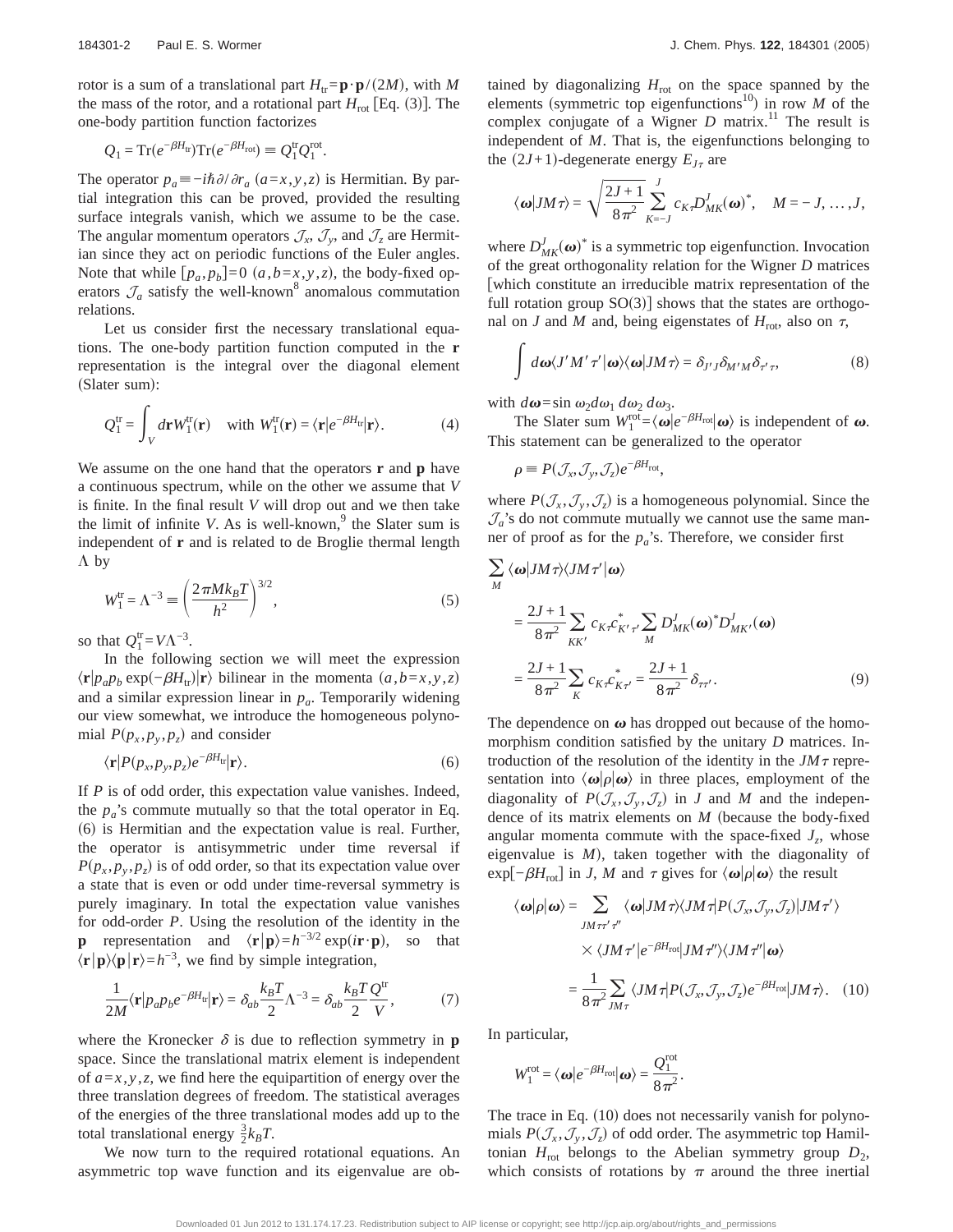axes. A rotation around the *x* axis gives  $\mathcal{J}_y \mapsto -\mathcal{J}_y$ ,  $\mathcal{J}_z \rightarrow -\mathcal{J}_z$ , and  $\mathcal{J}_x \rightarrow \mathcal{J}_x$ . The rotations around the *y* and *z* axis give the corresponding (cyclically permuted) maps. So, the three operators  $\mathcal{J}_x$ ,  $\mathcal{J}_y$ , and  $\mathcal{J}_z$  transform according to different irreducible representations (irreps) of  $D_2$ .<sup>12</sup> Rigid rotor functions  $|JM\tau\rangle$  belong to irreps of  $D_2$ . An expectation value (bra and ket the same) of an arbitrary operator with respect to rigid rotor functions is nonvanishing if and only if the operator transforms as the totally symmetric irrep  $A_1$ . Since  $\mathcal{J}_x$ ,  $\mathcal{J}_y$ , and  $\mathcal{J}_z$  do not transform as  $A_1$  their expectation values vanish. In second order only the squares  $\mathcal{J}_x^2$ ,  $\mathcal{J}_y^2$ , and  $\mathcal{J}_z^2$ transform as  $A_1$ , while out of all third-order monomials only the product  $\mathcal{J}_x \mathcal{J}_y \mathcal{J}_z$  transforms as  $A_1$ . If higher than  $\hbar^2$  quantum corrections are contemplated this latter ternary product must not be overlooked, which is easy to do because its expectation value is zero in the case of the symmetric top with its much higher symmetry  $D_{\infty}$ .

We will need expressions for  $\langle \omega | \mathcal{J}_a^2 e^{-\beta H_{\text{rot}}} | \omega \rangle$  (*a*  $=x, y, z$ ). While the corresponding expressions for  $p_a^2$  [Eq.  $(7)$ ] could be obtained by integration, there are no closed formulas for these expressions. Introducing the rotational temperature  $\Theta_a = \hbar^2 / (2I_a k_B)$  we can write, however,

$$
\frac{\mathrm{Tr}(\mathcal{J}_a^2 e^{-\beta H_{\rm rot}})}{Q_1^{\rm rot}} = -T\hbar^2 \frac{\partial \ln Q_1^{\rm rot}}{\partial \Theta_a}, \quad a = x, y, z,
$$

and from Eq.  $(10)$ 

$$
\langle \boldsymbol{\omega} | \mathcal{J}_a^2 e^{-\beta H_{\text{rot}}} | \boldsymbol{\omega} \rangle = -\frac{Q_1^{\text{rot}} T h^2}{2} \frac{\partial \ln Q_1^{\text{rot}}}{\partial \Theta_a}.
$$
 (11)

Stripp and Kirkwood<sup>13</sup> derived an approximation for  $Q_1^{\text{rot}}$ that consists of a sum of a classical and a first-order quantum term. The first term  $Q_1^{\text{rot,class}}$  is an integral over phase space (premultiplied by  $h^{-3}$ ), which can be computed analytically, giving

$$
Q_1^{\text{rot,class}} = \left(\frac{\pi T^3}{\Theta_x \Theta_y \Theta_z}\right)^{1/2}.
$$
 (12)

The second term is the first  $[O(\hbar^2)]$  quantum correction, which, according to Stripp and Kirkwood, $^{13}$  is

$$
Q_1^{\text{rot,qm}(1)} = \frac{Q_1^{\text{rot,class}}}{12T} \sum_{x,y,z \text{ cyclic}} \left[ 2\Theta_x - \frac{\Theta_y \Theta_z}{\Theta_x} \right].
$$
 (13)

Substitution of Eqs.  $(12)$  and  $(13)$  into Eq.  $(11)$  yields an expression that is valid through  $\hbar^2$ , namely,

$$
\langle \omega | \frac{\mathcal{J}_a^2}{2I_a} e^{-\beta H_{\text{rot}}} | \omega \rangle = \frac{k_B T Q_1^{\text{rot}}}{8 \pi^2} \left( \frac{1}{2} - F_a(T) \right) + O(\hbar^4) \tag{14}
$$

with  $F_a(T)$  given by  $(a \neq b \neq c)$ 

$$
F_a(T) = \frac{\left[\Theta_a(\Theta_b - \Theta_c)\right]^2 - (\Theta_b \Theta_c)^2}{P(T)},\tag{15}
$$

in which  $P(T)$  is given as

$$
P(T) = -2\Theta_x \Theta_y \Theta_z (6T + \Theta_x + \Theta_y + \Theta_z) + \Theta_y^2 \Theta_x^2 + \Theta_y^2 \Theta_z^2 + \Theta_z^2 \Theta_x^2.
$$

In the same  $O(\hbar^2)$  approximation the quantum statistical average  $\langle\langle H_{\text{rot}}\rangle\rangle$  of the rotational Hamiltonian is given by

$$
\langle\langle H_{\text{rot}}\rangle\rangle = \frac{\text{Tr}\,H_{\text{rot}}e^{-\beta H_{\text{rot}}}}{Q_1^{\text{rot}}} = k_B T \left(\frac{3}{2} - \sum_{a=x,y,z} F_a(T)\right). \tag{16}
$$

In the following section we will show that it is consistent to neglect  $F_x$ ,  $F_y$ , and  $F_z$  in the first quantum correction of  $B_2(T)$ .

By computing Tr[ $H_{\text{rot}}$ exp $(-\beta H_{\text{rot}})$ ] and Tr[exp(-*βH*rot)] numerically, one can approximate the value of  $\langle\langle H_{\text{rot}}\rangle$  to any precision. This makes it possible to investigate how good an approximation Eq.  $(16)$  gives. Because the  $F_a(T)$ 's originate from a first-order quantum correction to the classical partition function, their sum gives only a first-order correction to  $\langle H_{\text{rot}} \rangle$ . Upon recalling the definition of  $H_{\text{rot}}$  in Eq. (3), we note that the operation of  $\mathcal{J}_a$  on the symmetric top wave functions  $D_{MK}^{J}(\omega)^{*}$  is well defined, and via the use of step-up(down) operators easily implemented. Thus, in the basis  $D_{MK}^{J}(\boldsymbol{\omega})^*$  $J$  and *K* running) the matrix of  $H_{\text{rot}}$  can be readily calculated. This matrix is block diagonal in *J* and independent of *M*. After diagonalization of the subblocks, yielding the eigenvalues  $E_{J\tau}$ , the matrices of exp $(-\beta H_{\text{rot}})$  and  $H_{\text{rot}} \exp(-\beta H_{\text{rot}})$  become diagonal and functions of  $E_{J\tau}$ , so that their contributions to  $\langle\langle H_{\text{rot}}\rangle\rangle$  are easily calculated. By increasing the maximum *J* in this procedure and monitoring convergence, the quantum statistical average of  $H_{\text{rot}}$ can be computed to any required precision.

In order to illustrate the magnitude of  $F_x$ ,  $F_y$ , and  $F_z$  and the error that their neglect will introduce, we consider the  $H_2O$  and  $SO_2$  molecules as typical examples of asymmetric tops. From  $m_H = 1.0078252$  u,  $m_O = 15.9949150$  u,  $m_S$  $r_{\text{OH}} = 31.972\,070\,69\,\text{u}$ ,  $r_{\text{OH}} = 0.9572\,\text{A}$ ,  $r_{\text{SO}} = 1.4321\,\text{A}$ ,  $\angle H-O-H=104.5^{\circ}$ ,  $\angle O-S-O=119.5^{\circ}$ , we obtain the following rotational temperatures (the molecules are in the *xy* plane, the *yz* plane is the symmetry plane):

H<sub>2</sub>O: 
$$
\theta_x
$$
 = 39.455 K,  $\theta_y$  = 21.007 K, and  
\n $\theta_z$  = 13.708 K,  
\nSO<sub>2</sub>:  $\theta_x$  = 2.9176 K,  $\theta_y$  = 0.4952 K, and  
\n $\theta_z$  = 0.4234 K.

The symmetry number  $\sigma$  (number of equivalent conformations), which is 2, does not play a role here. See Table I for some results. For water, which is a relatively light molecule, we find after applying the first quantum correction the following errors: for 50 K 0.94%, for 100 K 0.24%, and for 500 K 0.01%. For the much heavier molecule  $SO_2$  the error is (within four digit accuracy) zero for the four temperatures listed. That is, the first quantum correction gives essentially the exact result. It is important for the present development that the classical approximation to  $\langle\langle H_{\text{rot}}\rangle\rangle$  [and accordingly also the left-hand side of Eq.  $(14)$  is very good and that neglect of  $F_x$  and  $F_y$  does not introduce any error (within four decimal digits), while neglect of  $F<sub>z</sub>$  introduces a small error (6% at 50 K) for H<sub>2</sub>O and hardly any  $(0.2%$  at 50 K) for  $SO<sub>2</sub>$ .

Finally, combining Eqs.  $(5)$  and  $(10)$ , we find an expression for the total one-rotor Slater sum  $W_1$  that is very important for the development in Sec. IV,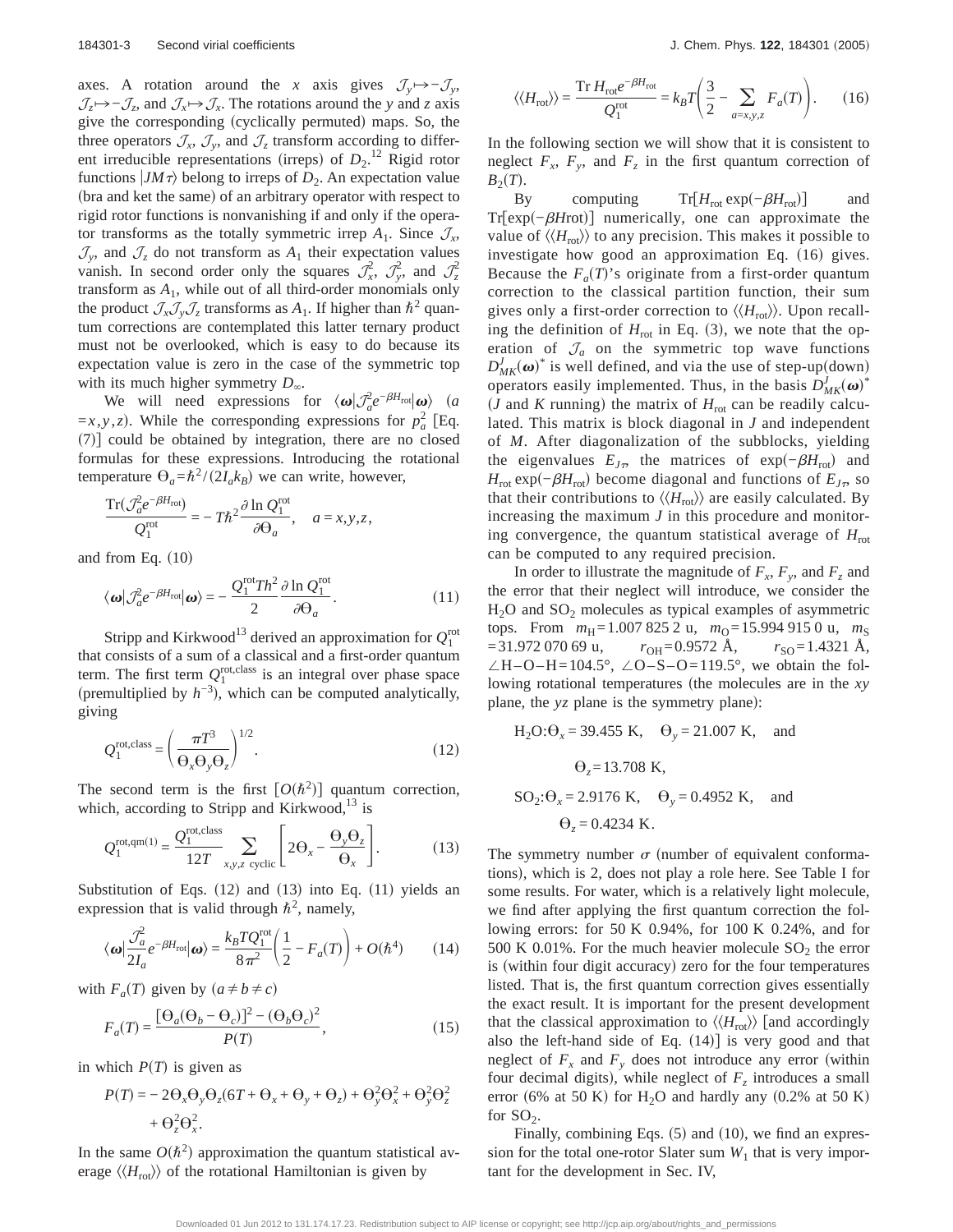TABLE I. Approximate quantum correction to  $\langle H_{\text{rot}} \rangle / (k_B T)$  in column labeled "Approx," see Eq. (16) for its definition. See Eq. (15) for the definition of  $F_x$ ,  $F_y$ , and  $F_z$ . *T* is in kelvin. Column labeled "Exact" gives exact values of  $\langle\langle H_{\text{rot}}\rangle\rangle/\langle k_BT\rangle$  obtained from converged numerical calculations.

| $\tau$ | $F_{x}$ | $F_{y}$ | $F_z$            | Approx. | Exact  |
|--------|---------|---------|------------------|---------|--------|
|        |         |         | H <sub>2</sub> O |         |        |
| 50     | 0.0000  | 0.0000  | 0.0837           | 1.4163  | 1.4031 |
| 100    | 0.0000  | 0.0000  | 0.0437           | 1.4563  | 1.4528 |
| 500    | 0.0000  | 0.0000  | 0.0091           | 1.4909  | 1.4908 |
| 1000   | 0.0000  | 0.0000  | 0.0045           | 1.4955  | 1.4954 |
|        |         |         | SO <sub>2</sub>  |         |        |
| 50     | 0.0000  | 0.0000  | 0.0028           | 1.4972  | 1.4972 |
| 100    | 0.0000  | 0.0000  | 0.0014           | 1.4986  | 1.4986 |
| 500    | 0.0000  | 0.0000  | 0.0003           | 1.4997  | 1.4997 |
| 1000   | 0.0000  | 0.0000  | 0.0001           | 1.4999  | 1.4999 |

$$
W_1 \equiv \langle \mathbf{x} | e^{-\beta (H_{\rm tr} + H_{\rm rot})} | \mathbf{x} \rangle = \frac{Q_1^{\rm tr}}{V} \frac{Q_1^{\rm rot}}{8 \pi^2} = \frac{Q_1}{V 8 \pi^2}.
$$
 (17)

#### **III. THE EXPANSION OF**  $e^{-\beta(H_0+U)}$

To simplify and unify notation we define

$$
\nabla_a(i) \equiv \begin{cases} (2M)^{-1/2} p_a(i) & \text{for } a = 1, 2, 3, \\ (2I_{a-3})^{-1/2} \mathcal{J}_{a-3}(i) & \text{for } a = 4, 5, 6. \end{cases}
$$
(18)

The operator  $\nabla_a(i)$  is Hermitian. The pair potential is  $U(\mathbf{x}_1, \mathbf{x}_2)$  and the two-body Hamiltonian becomes  $H = H_0$ + *U*, with  $H_0 = \sum_i [H_{tr}(i) + H_{rot}(i)]$ . We will write

$$
H_0 = \nabla_\alpha \nabla_\alpha \equiv \sum_{\alpha=1}^{12} \nabla_\alpha \nabla_\alpha \equiv \sum_{i=1}^2 \sum_{a=1}^6 \nabla_a(i) \nabla_a(i),
$$

where a sum over two particles and six components per particle is implied for two repeated Greek indices. Further, we write

 $\tilde{U} = \beta U$ 

and

 $\widetilde{H}_0 = \widetilde{\nabla}_{\alpha} \widetilde{\nabla}_{\alpha}$ 

with

 $\widetilde{\nabla}_{\alpha} = \sqrt{\beta} \nabla_{\alpha}$ .

Note that  $\tilde{U}$  and  $\tilde{H}_{0}$  are dimensionless, as is  $\tilde{\nabla}_{\alpha}$ . Define, following Friedmann,<sup>3</sup> the operator  $T$  by

$$
T \equiv e^{\tilde{U}} e^{-\tilde{U} - \tilde{H}_0} e^{\tilde{H}_0} \Leftrightarrow e^{-\beta (H_0 + U)} = e^{-\beta U} T e^{-\beta H_0}
$$
\n(19)

and expand it

$$
T=1+T^{(1)}+T^{(2)}+\cdots,
$$

where  $T^{(k)}$  is of order  $\widetilde{H}_0^k$ , i.e., of order  $\widetilde{\nabla}_\alpha^{2k}$ . We will give expressions for  $T^{(1)}$  and  $T^{(2)}$  in terms of  $({\rm ad }\ \tilde{U})^k \tilde{H}_0$ , where

$$
(\text{ad }\widetilde{U})^k \widetilde{H}_0 = \underbrace{[\widetilde{U}, [\widetilde{U}, [\cdots [\widetilde{U}, \widetilde{H}_0]] \cdots]]}_{k \text{ times nested}}
$$

We define first and second derivatives

 $\tilde{U}_\alpha = [\tilde{\nabla}_\alpha, \tilde{U}]$ 

and

$$
\widetilde{U}_{\alpha\alpha} = [\widetilde{\nabla}_{\alpha}, \widetilde{U}_{\alpha}].
$$

It is easy to show that

$$
\text{ad }\widetilde{U}\widetilde{H}_0 = \widetilde{\nabla}_{\alpha}(\text{ad }\widetilde{U}\widetilde{\nabla}_{\alpha}) + (\text{ad }\widetilde{U}\widetilde{\nabla}_{\alpha})\widetilde{\nabla}_{\alpha} = -\widetilde{U}_{\alpha\alpha} - 2\widetilde{U}_{\alpha}\widetilde{\nabla}_{\alpha},\tag{20}
$$

and, by applying ad  $\tilde{U}$  again,

$$
(\text{ad }\widetilde{U})^2\widetilde{H}_0 = 2(U_\alpha)^2, \quad (\text{ad }\widetilde{U})^3\widetilde{H}_0 = 0. \tag{21}
$$

The latter property restricts expansions containing (ad  $\tilde{U}^{\dagger k} \tilde{H}_0$ to  $k=2$ .

Consider now

$$
V(t) \equiv e^{-t(\tilde{U} + \tilde{H}_0)} = e^{-t\tilde{U}}T(t)e^{-t\tilde{H}_0}
$$

and note that for  $t=1$  we get the relation of Eq. (19), i.e.,  $T(1)$  is the operator we wish to expand, while  $T(0)=1$ . Differentiation gives

$$
\frac{dV}{dt} = -\tilde{U}e^{-t\tilde{U}}T(t)e^{-t\tilde{H}_0} - e^{-t\tilde{U}}T(t)e^{-t\tilde{H}_0}\tilde{H}_0 + e^{-t\tilde{U}}\frac{dT}{dt}e^{-t\tilde{H}_0}.
$$
\n(22)

Multiplication by  $exp(t\tilde{U})$  on the left and  $exp(t\tilde{H}_0)$  on the right gives

$$
\frac{dT}{dt} = T(t)\widetilde{H}_0 - e^{t\widetilde{U}}\widetilde{H}_0 e^{-t\widetilde{U}}T(t).
$$

Introduce the following commutator expansion:<sup>14</sup>

$$
e^{t\widetilde{U}}\widetilde{H}_0e^{-t\widetilde{U}}=(e^{t \text{ ad }\widetilde{U}})\widetilde{H}_0=\sum_{k=0}^{\infty}\frac{t^k}{k!}(\text{ad }\widetilde{U})^k\widetilde{H}_0,
$$

so that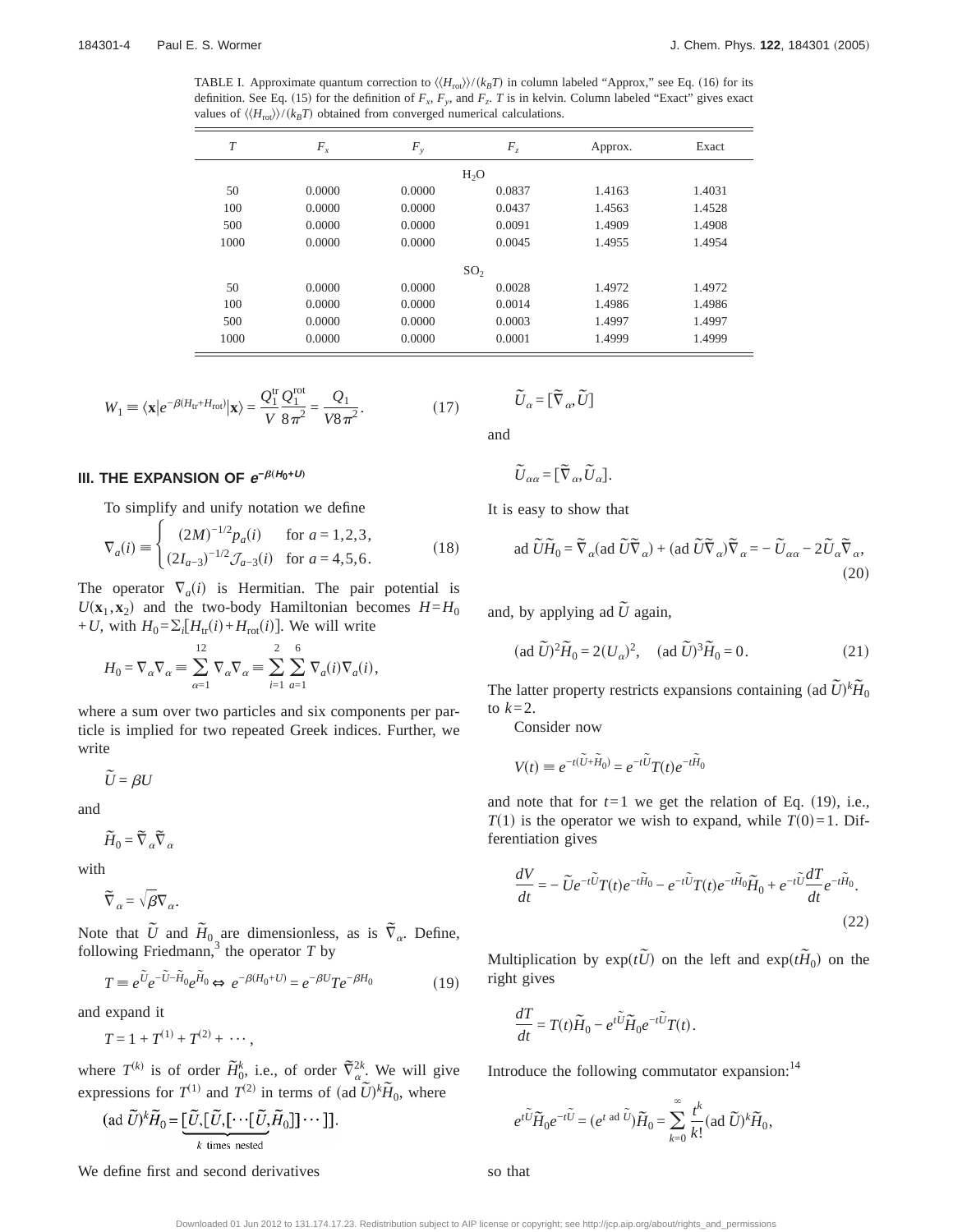$$
\frac{dT(t)}{dt} = [T(t), \widetilde{H}_0] - \left\{ \sum_{k=1}^2 \frac{t^k}{k!} (\text{ad }\widetilde{U})^k \widetilde{H}_0 \right\} T(t),\tag{23}
$$

where the summation ends at  $k=2$ , as we saw above, because  $\tilde{H}_0$  is a second-order differential operator. The terms in the summation are given by Eqs.  $(20)$  and  $(21)$ . We solve this equation by iteration and the master recursion relation becomes

$$
\frac{dT^{(n+1)}}{dt} = [T^{(n)}(t), \widetilde{H}_0] + [t(\widetilde{U}_{\alpha\alpha} + 2\widetilde{U}_{\alpha}\nabla_{\alpha}) - t^2 \widetilde{U}_{\alpha}^2]T^{(n)},
$$
\n(24)

with  $T^{(0)} = 1$ .

Integration over  $t'$  from 0 to  $t$  yields the expansion

$$
T^{(1)}(t) = -\sum_{k=1}^{2} \frac{t^{k+1}}{(k+1)!} (\text{ad }\widetilde{U})^k \widetilde{H}_0.
$$
 (25)

Hence  $T^{(1)}(1)$  becomes

$$
T^{(1)} = \frac{1}{2}\widetilde{U}_{\alpha\alpha} + \widetilde{U}_{\alpha}\widetilde{\nabla}_{\alpha} - \frac{1}{3}\widetilde{U}_{\alpha}^{2}.
$$
 (26)

Substitution of Eq.  $(25)$  into Eq.  $(23)$  and integration gives

$$
T^{(2)}(t) = -\sum_{k=1}^{2} \frac{t^{k+2}}{(k+2)!} [(\text{ad }\widetilde{U})^k \widetilde{H}_0, \widetilde{H}_0]
$$
  
+ 
$$
\sum_{k_1, k_2=1}^{2} \frac{t^{k_1+k_2+2}}{(k_1+k_2+2)k_1!(k_2+1)!} (\text{ad }\widetilde{U})^{k_1}
$$
  
×
$$
\widetilde{H}_0(\text{ad }\widetilde{U})^{k_2} \widetilde{H}_0.
$$
 (27)

This expansion gives  $T^{(2)}$  after substitution  $t=1$ . After some straightforward but tedious algebra we find that the operator  $T^{(2)}$  can be determined to be

$$
T^{(2)} = -\frac{1}{6}\tilde{U}_{\alpha\alpha\beta\beta} + \frac{1}{8}\tilde{U}_{\alpha\alpha}\tilde{U}_{\beta\beta} + \frac{1}{6}\tilde{U}_{\alpha\beta}\tilde{U}_{\alpha\beta} + \frac{5}{12}\tilde{U}_{\alpha}\tilde{U}_{\alpha\beta\beta} - \frac{1}{6}\tilde{U}_{\alpha}\tilde{U}_{\alpha}\tilde{U}_{\beta\beta} - \frac{4}{15}\tilde{U}_{\alpha}\tilde{U}_{\beta}\tilde{U}_{\alpha\beta} + \frac{1}{18}\tilde{U}_{\alpha}\tilde{U}_{\alpha}\tilde{U}_{\beta}\tilde{U}_{\beta} - \frac{2}{3}\tilde{U}_{\alpha\alpha\beta}\tilde{\nabla}_{\beta} + \frac{1}{2}\tilde{U}_{\alpha\alpha}\tilde{U}_{\beta}\tilde{\nabla}_{\beta} + \frac{5}{6}\tilde{U}_{\alpha}\tilde{U}_{\alpha\beta}\tilde{\nabla}_{\beta} - \frac{1}{3}\tilde{U}_{\alpha}\tilde{U}_{\alpha}\tilde{U}_{\beta}\tilde{\nabla}_{\beta} - \frac{2}{3}\tilde{U}_{\alpha\beta}\tilde{\nabla}_{\alpha}\tilde{\nabla}_{\beta} + \frac{1}{2}\tilde{U}_{\alpha}\tilde{U}_{\beta}\tilde{\nabla}_{\alpha}\tilde{\nabla}_{\beta} - \frac{1}{3}\tilde{U}_{\alpha}[\tilde{\nabla}_{\beta}^{2}, \tilde{\nabla}_{\alpha}].
$$
\n(28)

At this point we can show that *only*  $T^{(1)}$  and  $T^{(2)}$  contribute to the first quantum correction of  $B_2(T)$ . The quantum corrections due to  $T^{(k)}$  contain by definition  $(2k)$ th derivatives. We see in Eq. (26) that the terms appearing for  $k=1$  are multiples of  $(\bar{\nabla}_{\alpha} \bar{\nabla}_{\alpha} \bar{U})$  and  $(\bar{\nabla}_{\alpha} \bar{U})(\bar{\nabla}_{\alpha} \bar{U})$ , but also that a term  $(\nabla_{\alpha} \vec{U}) \nabla_{\alpha}$  with trailing operator  $\nabla_{\alpha}$  appears. In general the  $T^{(n)}$  terms have trailing polynomials  $P(\tilde{\nabla})$  of different order and we will see below that these arise in  $\langle \mathbf{x} | P(\overline{\mathbf{v}}) \rangle$  $\frac{3\pi}{2}$   $\frac{1}{\pi}$   $\frac{1}{\pi}$   $\frac{1}{\pi}$   $\frac{1}{\pi}$   $\frac{1}{\pi}$   $\frac{1}{\pi}$   $\frac{1}{\pi}$   $\frac{1}{\pi}$   $\frac{1}{\pi}$   $\frac{1}{\pi}$   $\frac{1}{\pi}$   $\frac{1}{\pi}$   $\frac{1}{\pi}$   $\frac{1}{\pi}$   $\frac{1}{\pi}$   $\frac{1}{\pi}$   $\frac{1}{\pi}$   $\frac{1}{\pi}$   $\frac{1}{\pi}$  many such expectation values vanish because of time reversal or  $D_2$  symmetry and so does the one with  $P(\tilde{\nabla}) = \tilde{\nabla}_{\alpha}$ . Consequently, the term with trailing  $\overline{V}_{\alpha}$  in  $T^{(1)}$  does not contribute to  $Q_2$ . The remaining terms in  $T^{(1)}$  do contribute to  $\hbar^2$  terms.

The terms of  $T^{(2)}$  are by definition fourth order in the components of  $\tilde{\nabla}$ . In Eq. (28) we see  $\hbar^4$  terms of the type

$$
(\widetilde{\nabla}_{\alpha}\widetilde{U})(\widetilde{\nabla}_{\alpha}\widetilde{U})(\widetilde{\nabla}_{\beta}\widetilde{\nabla}_{\beta}\widetilde{U}),\quad (\nabla_{\alpha}\nabla_{\alpha}\nabla_{\beta}\nabla_{\beta}\widetilde{U}) \text{ etc.},
$$

and also terms with trailing operators. At first sight it seems as if  $T^{(2)}$  is of highest order 3 in the trailing operators, because of the presence of  $[\tilde{\nabla}^2_{\beta}, \tilde{\nabla}_{\alpha}]$ . The linear momenta commute with themselves and also with the angular momenta, so that only the case  $\vec{\nabla}^2_{\beta} \propto \hat{\mathcal{J}}^2_{\beta}$  and  $\vec{\nabla}_{\alpha} \propto \hat{\mathcal{J}}_{\alpha}$  is of concern. In general, the commutation relations of  $\mathcal{J}_a$ 's imply that the commutator  $[\mathcal{J}_b^2, \mathcal{J}_{a_1} \mathcal{J}_{a_2} \cdots \mathcal{J}_{a_n}]$  is of order  $n+1$  in the operators  $\mathcal{J}_x$ ,  $\mathcal{J}_y$ , and  $\mathcal{J}_z$  so that  $T^{(2)}$  is of maximum order 2 in the trailing operators.

Noting that  $\langle \mathbf{x} | [\tilde{\nabla}_{\beta}^2, \tilde{\nabla}_{\alpha}] \exp(-\tilde{H}_0) | \mathbf{x} \rangle$  vanishes, as do the cross terms  $\tilde{\nabla}_{\alpha} \tilde{\nabla}_{\beta}$ , we see that  $T^{(2)}$  contributes only terms of the type  $(\nabla_{\alpha} \nabla_{\alpha} \tilde{U})$  and  $(\nabla_{\alpha} \tilde{U})(\nabla_{\alpha} \tilde{U})$  to the first quantum correction, together with the  $O(\hbar^0)$  term of  $\langle \omega | \mathcal{J}_a^2$  $\times$ exp( $-\tilde{H}_0$ )  $|\omega\rangle$ . The first-order  $[O(\hbar^2)]$  term in the latter expectation value is given in Eq.  $(14)$ . Obviously this term contributes  $O(\hbar^4)$  to  $B_2(T)$  and can consistently be neglected. (In the preceding section the size of this term was discussed for  $H_2O$  and  $SO_2$  as examples of asymmetric top molecules.) In conclusion, in order to compute the first-order quantum correction we need *at least*  $T^{(1)}$  *and*  $T^{(2)}$ .

By the principle of mathematical induction we show that  $T^{(n+1)}$  is of maximum order  $n+1$  in the trailing operators. Assume to that end that the trailing polynomial of  $T^{(n)}$  is of maximum order *n* in the components of  $\nabla$ . We have seen that this is true for  $n=0$ , 1, and 2. From the master relation [Eq. (24)] follows that  $dT^{(n+1)}/dt$  is of order *n*+1 in the  $\overline{\tilde{V}}_{\alpha}$ 's, since we have just argued that  $[T^{(n)}(t), \tilde{H}_0]$  is of order  $n+1$ . Furthermore, integration does not change this order, and so  $T^{(n+1)}$  is of maximum order *n*+1 in the components of  $\tilde{\nabla}$ . For  $T^{(3)}$  this implies that the maximum order of its trailing operator is 3, so that the derivatives of the potential are of minimum order 3 and contribute to  $\hbar^3$  terms. By the same argument the elements  $T^{(k)}$  for  $k > 3$  do not give  $\hbar^2$  contributions, which is why *only*  $T^{(1)}$  and  $T^{(2)}$  contribute in order  $\hbar^2$ .

#### IV. CONTRIBUTIONS TO  $B_2$

In this section the classical and first quantum contribution to the second virial coefficient  $B_2(T)$  will be given. We reiterate that only  $Q_2$  is needed. Using the general expression for  $Q_N$  valid in the Boltzmann limit (no exchange), we write

$$
Q_2 = \frac{1}{2!} \int \langle \mathbf{x}_1, \mathbf{x}_2 | e^{-\beta H} | \mathbf{x}_1, \mathbf{x}_2 \rangle d\mathbf{x}_1 d\mathbf{x}_2
$$
  
= 
$$
\frac{1}{2!} \int e^{-\beta U(\mathbf{x}_1, \mathbf{x}_2)} \langle \mathbf{x}_1, \mathbf{x}_2 | Te^{-\beta H_0} | \mathbf{x}_1, \mathbf{x}_2 \rangle d\mathbf{x}_1 d\mathbf{x}_2.
$$
 (29)

Since *U* is a local function of  $\mathbf{x}_1$  and  $\mathbf{x}_2$  we were able to use here

$$
\langle \mathbf{x}_1, \mathbf{x}_2 | e^{-\beta U} | \mathbf{x}_1', \mathbf{x}_2' \rangle = \delta(\mathbf{x}_1' - \mathbf{x}_1) \delta(\mathbf{x}_2' - \mathbf{x}_2) e^{-\beta U(\mathbf{x}_1, \mathbf{x}_2)}.
$$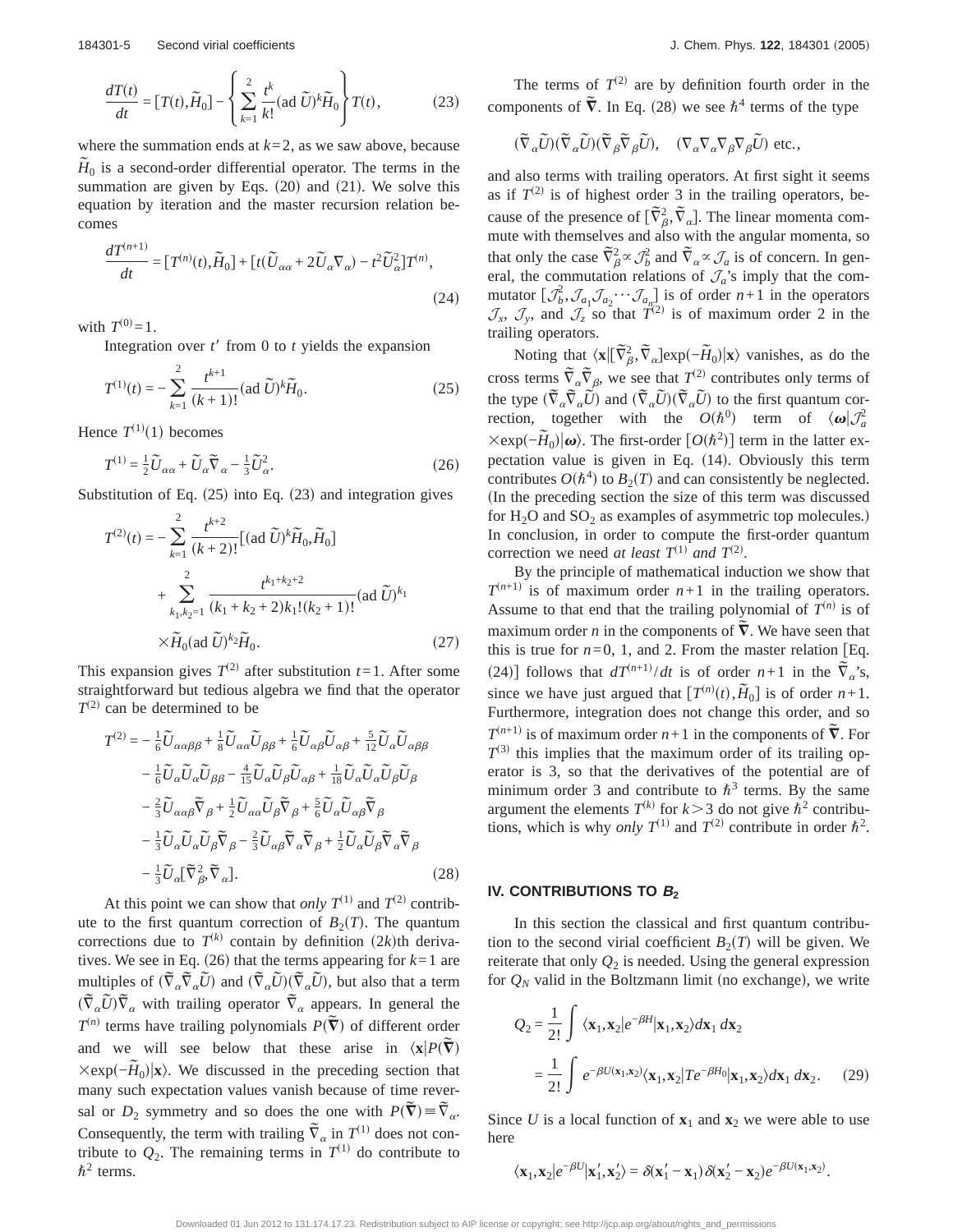# A. Contributions from  $T^{(0)}$

Insert  $T^{(0)} = 1$  and twice the Slater sum [Eq. (17)] into Eq.  $(29)$  and we get the classical contribution to the twobody partition function,

$$
Q_2^{(0)} = \frac{1}{2!} \left(\frac{Q_1}{V8\pi^2}\right)^2 \int d\mathbf{x}_1 d\mathbf{x}_2 e^{-\beta U(\mathbf{x}_1, \mathbf{x}_2)}.
$$
 (30)

Using Eq. (2) it follows that the classical contribution to  $B_2$ for a gas consisting of interacting asymmetric tops is

$$
B_2^{(0)} = \frac{1}{V128\pi^4} \int \left[1 - e^{-\beta U(\mathbf{x}_1, \mathbf{x}_2)}\right] d\mathbf{x}_1 d\mathbf{x}_2.
$$
 (31)

# **B. Contributions from**  $T^{(1)}$

From Eq. (26) we get the contribution  $Q_2^{(1)}$  to  $Q_2$  arising from  $T^{(1)}$ 

$$
Q_2^{(1)} = \frac{1}{2!} \int e^{-\beta U(\mathbf{x}_1, \mathbf{x}_2)} \left[ \frac{1}{2} \widetilde{U}_{\alpha\alpha}(\mathbf{x}_1, \mathbf{x}_2) - \frac{1}{3} \widetilde{U}_{\alpha}(\mathbf{x}_1, \mathbf{x}_2)^2 \right]
$$

$$
\times \langle \mathbf{x}_1, \mathbf{x}_2 | e^{-\widetilde{H}_0} | \mathbf{x}_1, \mathbf{x}_2 \rangle d\mathbf{x}_1 d\mathbf{x}_2.
$$
 (32)

We used here that  $\tilde{U}_{\alpha\alpha}$  and  $\tilde{U}_{\alpha}^2$  are local and hence diagonal in the **x** representation. We dropped the term with trailing  $\overline{v}_a$ , because it gives a vanishing contribution. Using Eq.  $(17)$  for the Slater sum gives

$$
Q_2^{(1)} = \left(\frac{Q_1}{V8\pi^2}\right)^2 \int e^{-\beta U(\mathbf{x}_1, \mathbf{x}_2)} \left[\frac{1}{4}\tilde{U}_{\alpha\alpha}(\mathbf{x}_1, \mathbf{x}_2) - \frac{1}{6}\tilde{U}_{\alpha}(\mathbf{x}_1, \mathbf{x}_2)\right]
$$

Knowing that  $\tilde{\nabla}_{\alpha}$  is Hermitian and purely imaginary, we can rewrite the second derivative as a product of two first derivatives, namely,

$$
\int e^{-\tilde{U}} \tilde{\nabla}_{\alpha} \tilde{\nabla}_{\alpha} \tilde{U} d\mathbf{x}_1 d\mathbf{x}_2 = \int (\tilde{\nabla}_{\alpha} e^{-\tilde{U}})^* (\tilde{\nabla}_{\alpha} \tilde{U}) d\mathbf{x}_1 d\mathbf{x}_2
$$
  

$$
= -\int (e^{-\tilde{U}} \tilde{\nabla}_{\alpha} \tilde{U})^* (\tilde{\nabla}_{\alpha} \tilde{U}) d\mathbf{x}_1 d\mathbf{x}_2
$$
  

$$
= \int e^{-\tilde{U}} \tilde{U}_{\alpha} \tilde{U}_{\alpha} d\mathbf{x}_1 d\mathbf{x}_2.
$$

This result may be summarized by the effective [valid inside the integral with kernel exp $(-\tilde{U})$ ] equation

$$
H_0 U \equiv \nabla_\alpha \nabla_\alpha U = \beta (\nabla_\alpha U)(\nabla_\alpha U). \tag{33}
$$

Using this in Eq. (32), we get the final contribution to  $Q_2^{(1)}$ from  $T^{(1)}$ 

$$
Q_2^{(1)} = \frac{1}{12} \left(\frac{Q_1}{V8\pi^2}\right)^2 \int e^{-\tilde{U}(\mathbf{x}_1\mathbf{x}_2)} [\tilde{U}_\alpha(\mathbf{x}_1\mathbf{x}_2)]^2 d\mathbf{x}_1 d\mathbf{x}_2.
$$
 (34)

Anticipating that the contribution from  $T^{(2)}$  has the same form, the adding of this result to  $B_2^{(0)}$  will be postponed to the last section.

#### **C. Contributions from**  $T^{(2)}$

As discussed in the preceding section, only the second derivatives of the potential arising in Eq.  $(28)$  need be considered in the  $\hbar^2$  approximation. These terms contain trailing polynomials bilinear in  $\tilde{\nabla}_{\alpha} \tilde{\nabla}_{\beta}$ . Terms of the type  $\nabla_{\alpha} (i) \nabla_{b} (j)$ with different particle index  $i \neq j$  vanish. For equal particle index only the diagonal terms  $\tilde{\nabla}_{\alpha} \tilde{\nabla}_{\alpha}$  survive; this is true for the translational as well as the rotational derivatives. Hence  $T^{(2)}$  contributes:

$$
Q_2^{(2)} = \frac{1}{2} \int e^{-\tilde{U}(\mathbf{x}_1 \mathbf{x}_2)} \left( \frac{1}{2} \tilde{U}_{\alpha}(\mathbf{x}_1 \mathbf{x}_2)^2 - \frac{2}{3} \tilde{U}_{\alpha \alpha}(\mathbf{x}_1 \mathbf{x}_2) \right) \times \langle \mathbf{x}_1 \mathbf{x}_2 | \tilde{\nabla}_{\alpha} \tilde{\nabla}_{\alpha} e^{-\tilde{H}_0} | \mathbf{x}_1 \mathbf{x}_2 \rangle d\mathbf{x}_1 d\mathbf{x}_2.
$$
 (35)

Recalling that the summation convention is employed (sum over two particles and six degrees of freedom per particle), it is easily shown that for the second derivatives of an arbitrary function  $V(\mathbf{x}_1, \mathbf{x}_2)$ 

$$
\widetilde{V}_{\alpha\alpha}\langle \mathbf{x}_1\mathbf{x}_2\vert\widetilde{\nabla}_{\alpha}\widetilde{\nabla}_{\alpha}e^{-\widetilde{H}_0}\vert \mathbf{x}_1\mathbf{x}_2\rangle=\frac{1}{2}\Bigg(\frac{\mathcal{Q}_1}{V8\,\pi^2}\Bigg)^2\widetilde{V}_{\alpha\alpha}
$$

holds. Note that this is equally valid for translational [cf. Eq. (7)] as well as rotational [with neglect of  $F_{\alpha}$ , cf. Eq. (14)] derivatives. Hence

$$
Q_2^{(2)} = \left(\frac{Q_1}{V8\pi^2}\right)^2 \int e^{-\tilde{U}(\mathbf{x}_1\mathbf{x}_2)} \left(\frac{1}{8}\tilde{U}_{\alpha}(\mathbf{x}_1\mathbf{x}_2)^2 - \frac{1}{6}\tilde{U}_{\alpha\alpha}(\mathbf{x}_1\mathbf{x}_2)\right) d\mathbf{x}_1 d\mathbf{x}_2
$$
  
= 
$$
-\frac{1}{24} \left(\frac{Q_1}{V8\pi^2}\right)^2 \int e^{-\tilde{U}(\mathbf{x}_1\mathbf{x}_2)} \tilde{U}_{\alpha}(\mathbf{x}_1\mathbf{x}_2)^2 d\mathbf{x}_1 d\mathbf{x}_2, \quad (36)
$$

where for the second equality Eq.  $(33)$  has been employed. Adding this expressions to Eq.  $(34)$  and reintroducing summations give finally the total correction of order  $\hbar^2$  to the partition function  $Q_2$  as

$$
Q_2^{(1+2)} = \frac{1}{24} \left(\frac{Q_1}{V8\pi^2}\right)^2 \int e^{-\tilde{U}(\mathbf{x}_1\mathbf{x}_2)}
$$
  

$$
\times \sum_{i=1}^2 \sum_{a=1}^6 [\tilde{\nabla}_a(i)\tilde{U}(\mathbf{x}_1\mathbf{x}_2)]^2 d\mathbf{x}_1 d\mathbf{x}_2.
$$
 (37)

Upon recalling the definition of  $\nabla_a(i)$  from Eq. (18), we have a result for asymmetric rotors that is the same as that obtained earlier by Friedmann for symmetric rotors (two equal inertia moments).

# **D. Virial coefficient <sup>B</sup><sup>2</sup>**

If we now add the classical contribution [Eq.  $(30)$ ] to  $Q_2^{(1+2)}$  [Eq. (37)] and use this in Eq. (2), we obtain the second virial coefficient correct through  $\hbar^2$ , namely,